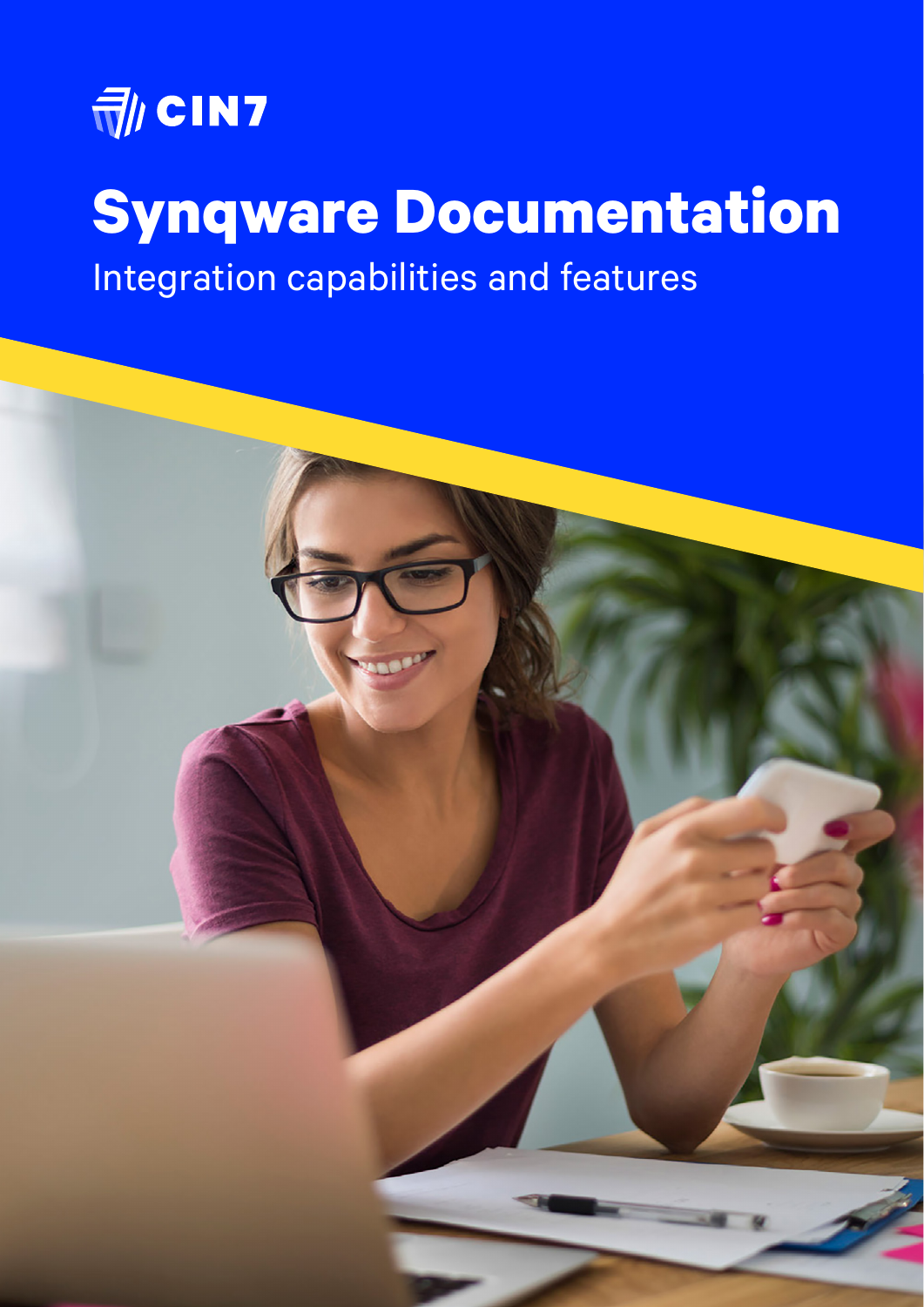# **Who is Synqware?**

Cin7 is excited to introduce a partnership with Synqware, a US-based company

that has been providing IT solutions to the supply chain domain for over 15 years. Synqware's technology integrates applications together for suppliers, manufacturers, distributors and importers primarily in the gift, décor, beauty, toy and natural products industries.

The Cin7/Synqware partnership allows Cin7 customers to automate workflows to and from over 350 application endpoints.



### **Overview**

1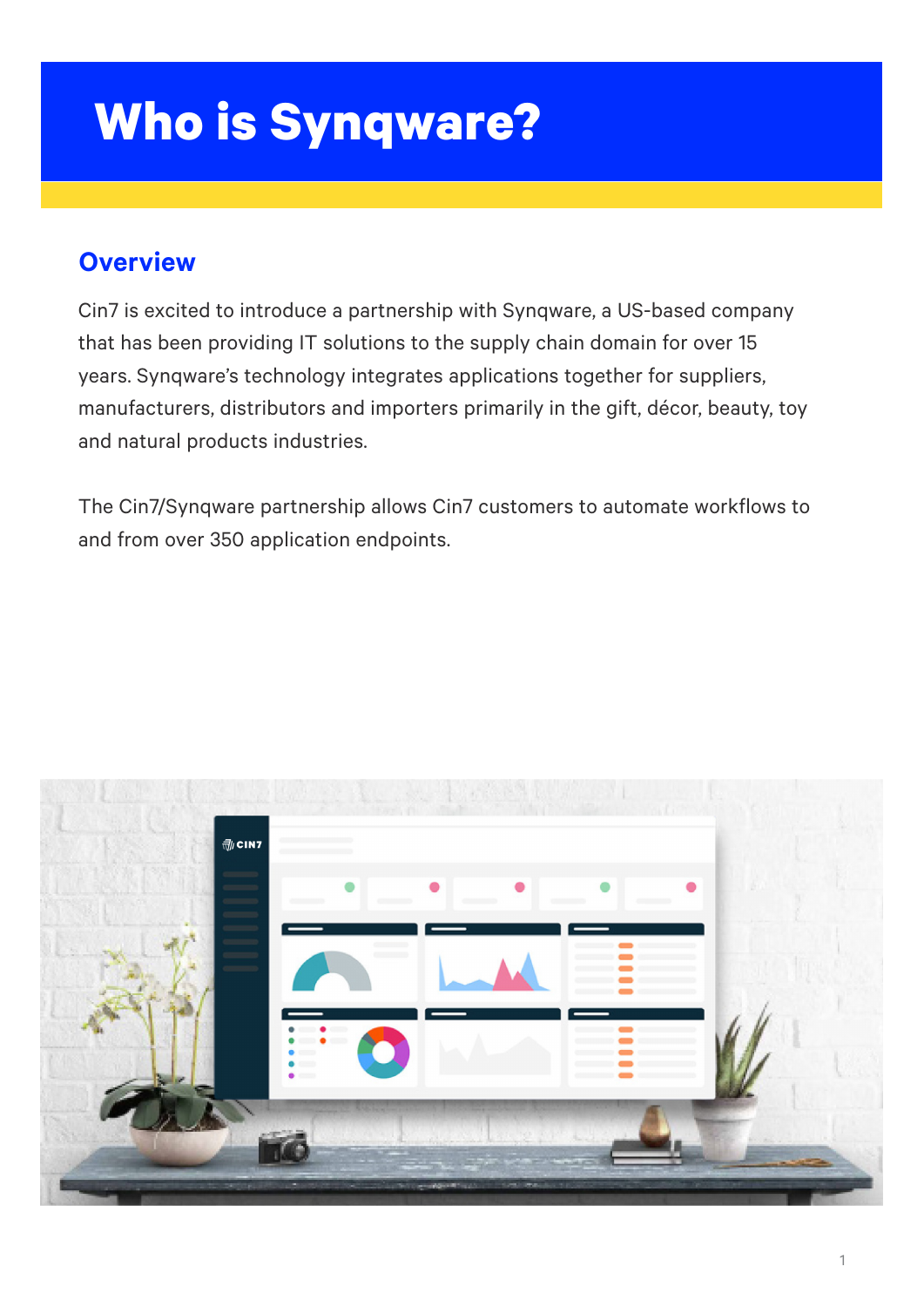# **Synqware** Integration Capabilities

### **MARKETPLACE**

Synqware's in-house software - Bizperanto is a full service EDI solution. They offer complete EDI workflow mapping with all major EDI retailers in the US and can add full EDI mapping for new retailers within 3 to 5 working days.

• In this instance, Cin7 becomes the order & Inventory management tool while Bizperanto handles the EDI function.

#### **SYNQWARE FOR EDI**

**Synqware also integrates with WMS softwares via API and can provide a fully customizable integration. This type of integration can be quite valuable in the following scenarios:**

Customers that want to integrate with an external WMS system to expand the capabilities beyond those of

Cin7.

Customers that are time sensitive but need 3PL integrations.

Customers that need to integrate with Shipping aggregators that we currently do not integrate with.

## **SYNQWARE FOR WMS/3PL/SHIPPING PLATFORM:**



EDI Retailer



Purchase Orders, Change Acknowledgement, etc.

> ASN, Order, Acknowledgement, Invoice, etc.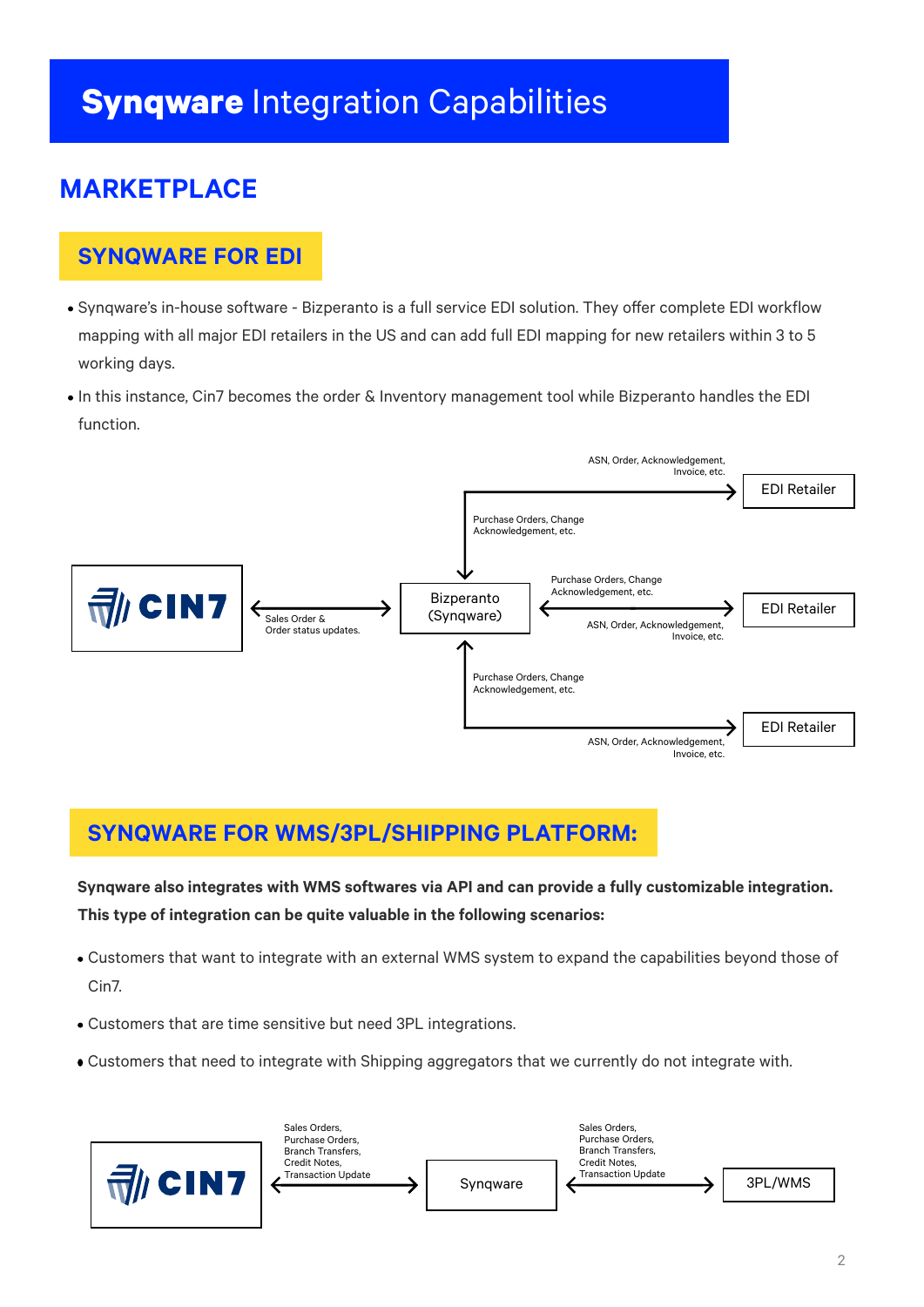

- Integrations to EDI solutions
- Integrations to 3PL solutions
- **Integrations to Marketplaces**
- Facilitating workflows that Cin7 cannot support natively with the way our native integrations are set up (Example: SKU based branch routing)

#### **WHAT TYPES OF INTEGRATIONS DOES IT FACILITATE?**

#### **The following functions are the most relevant to Cin7 at this stage:**

## **WHAT CUSTOMERS QUALIFY FOR SYNQWARE INTEGRATIONS?**

Synqware API integrations are only available to Business plan customers and above. Customers are billed directly by Synqware when nearing Go-Live in the Sales Onboarding process or once their Cin7 account is live.

### **HOW DO CUSTOMERS ACCESS THE INTEGRATION?**

After purchasing an integration from Synqware, Cin7 will add the API connection on behalf of the customer.

Once the customer is notified that the API connection is added, customers are responsible for enabling the API permissions from within their Cin7 account by following the quick start guide instructions. Cin7 staff may not enable API permissions on behalf of the customer.

#### **HOW LONG DOES IT TAKE TO STAND UP THESE CONNECTIONS?**

On average, one short phone call with Synqware - **"Five Minutes"** 

For NEW connections, **1-3 business days using API connections.** 

#### **WHAT INTEGRATIONS DOES SYNQWARE CURRENTLY SUPPORT?**

**www.synqware.biz/connectors**